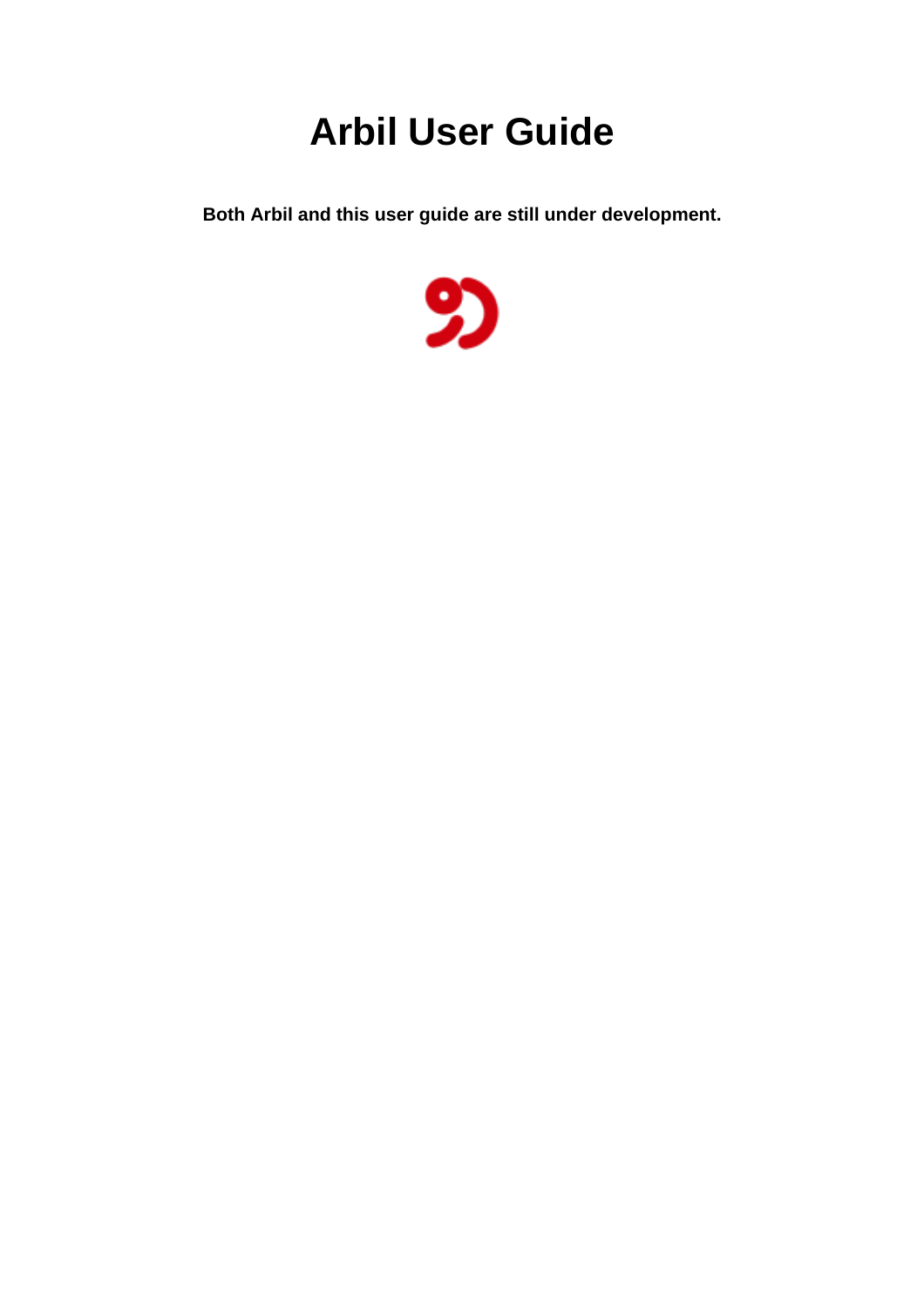#### **Arbil User Guide**

Vlado Plaga ([vlado.plaga@mpi.nl](mailto:vlado.plaga@mpi.nl) [\[mailto:vlado.plaga@mpi.nl](mailto:vlado.plaga@mpi.nl)]) Both Arbil and this user guide are still under development.

Published 2010-12-16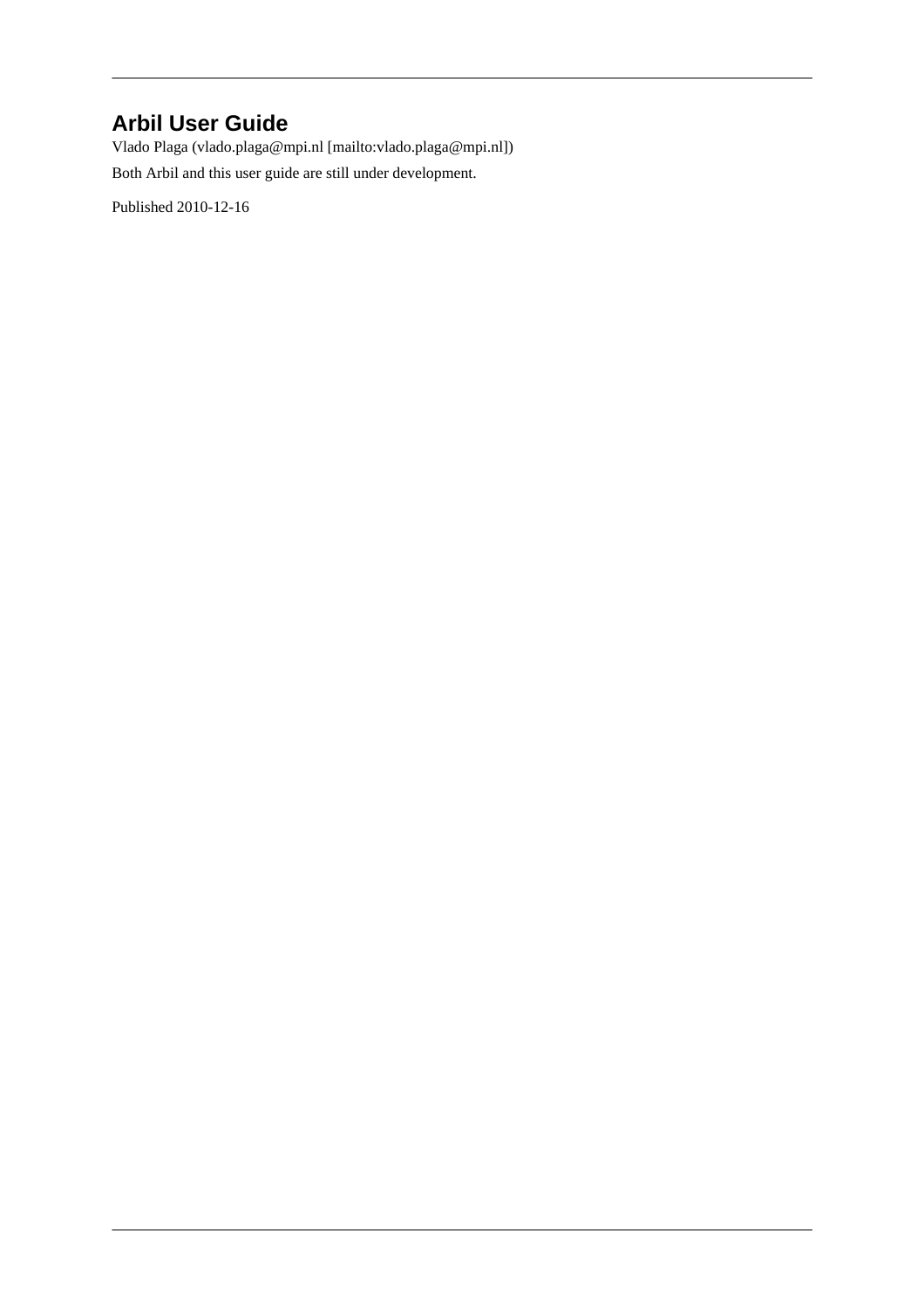#### **Table of Contents**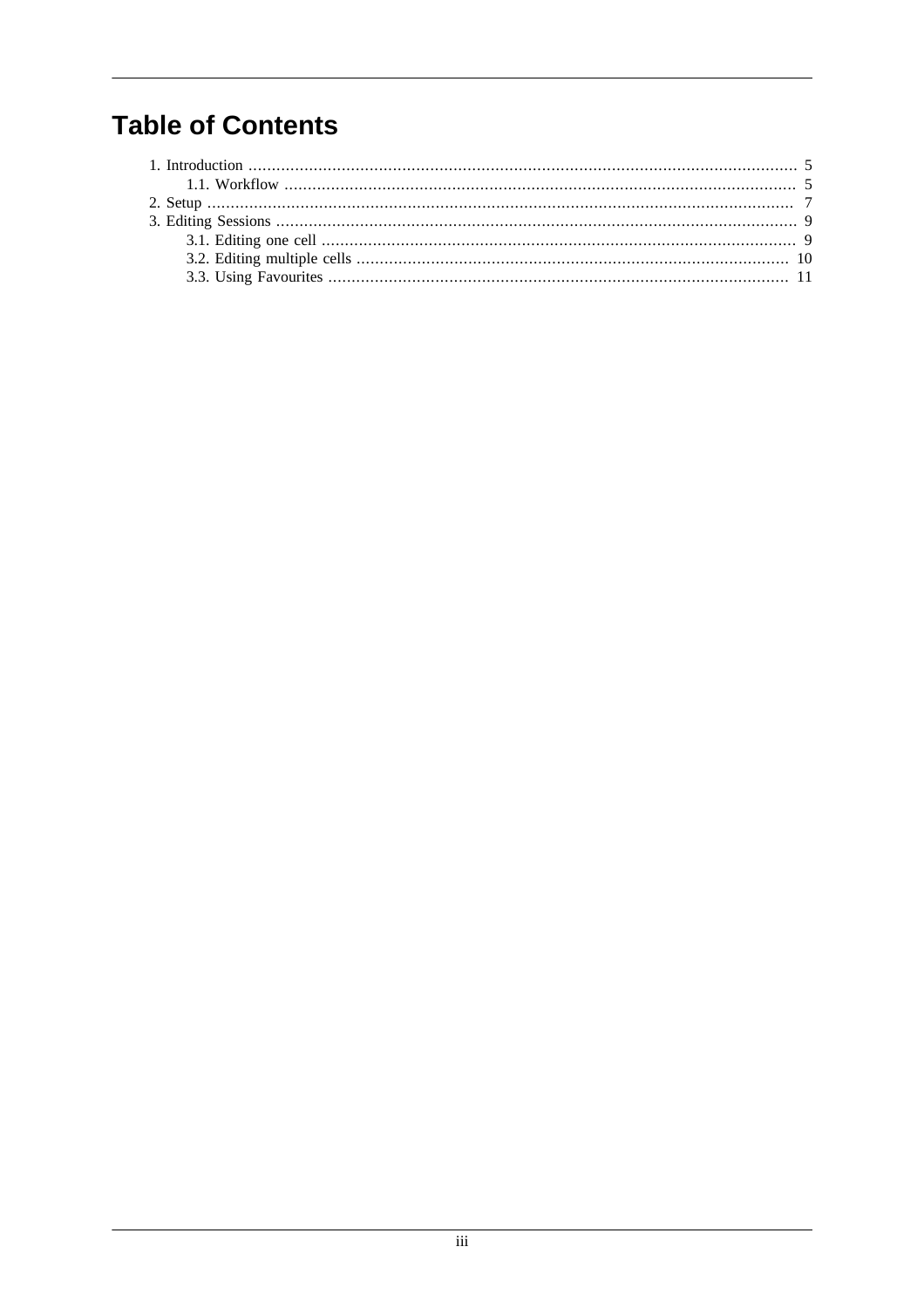# <span id="page-3-0"></span>**Chapter 1. Introduction**

Arbil (ARchive BUilder) is an IMDI (ISLE Meta Data Initiative) editor. It allows editing of imported IMDI corpora and creation of new corpora or sessions. An Internet connection is only required when you want to download metadata from a remote corpus, or when you want to upload your data (which currently Arbil cannot do directly, but with the help of Lamus).

This userguide concisely describes how to use Arbil. It is not a replacement for the *Full Manual*.



**Figure 1.1. Overview**

## **1.1. Workflow**

In Arbil all work on corpora and sessions takes place in the **Local Corpus** tree. The various import, export, and edit operations displayed in [Figure 1.2](#page-4-0) can usually be triggered by right-clicking (with the mouse) on elements in the Local Corpus, or via "drag and drop" (e.g. clicking on an element in the *Remote Corpus*, holding the mouse key, and dragging the element to the *Local Corpus*, or to a corpus node within the *Local Corpus*).

Media files (audio and video recordings) and written resources can also be added to sessions via "drag and drop" from the **Working Directories** tree in the **Files** tab. Only for importing previously exported sessions one has to access the **File** menu in Arbil's menu bar.

The area to the right of the corpus views is used for a **Selection Preview** (which can be disabled from the *Options* menu) and the *working area*, where all metadata editing windows will be opened.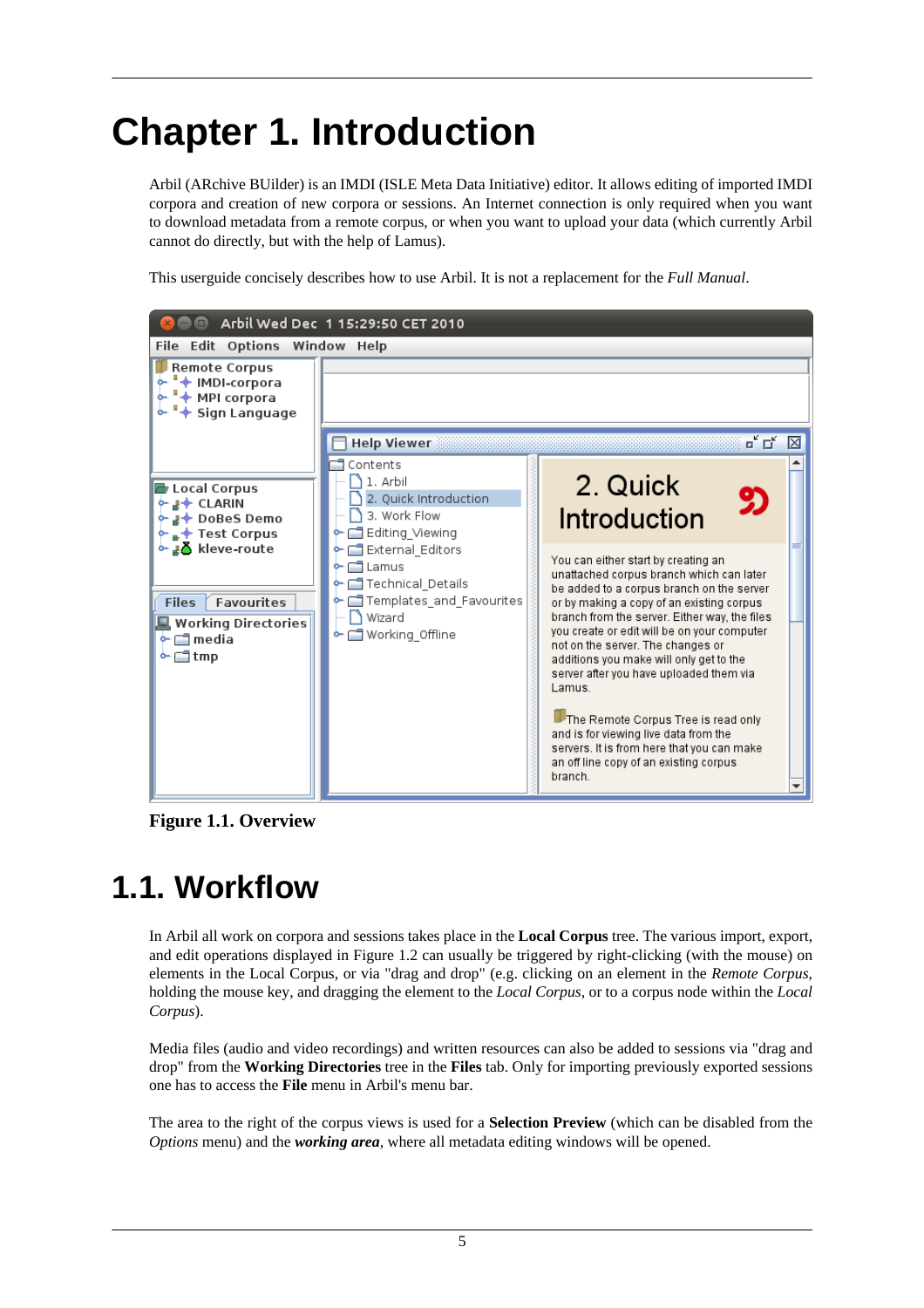<span id="page-4-0"></span>

**Figure 1.2. Workflow**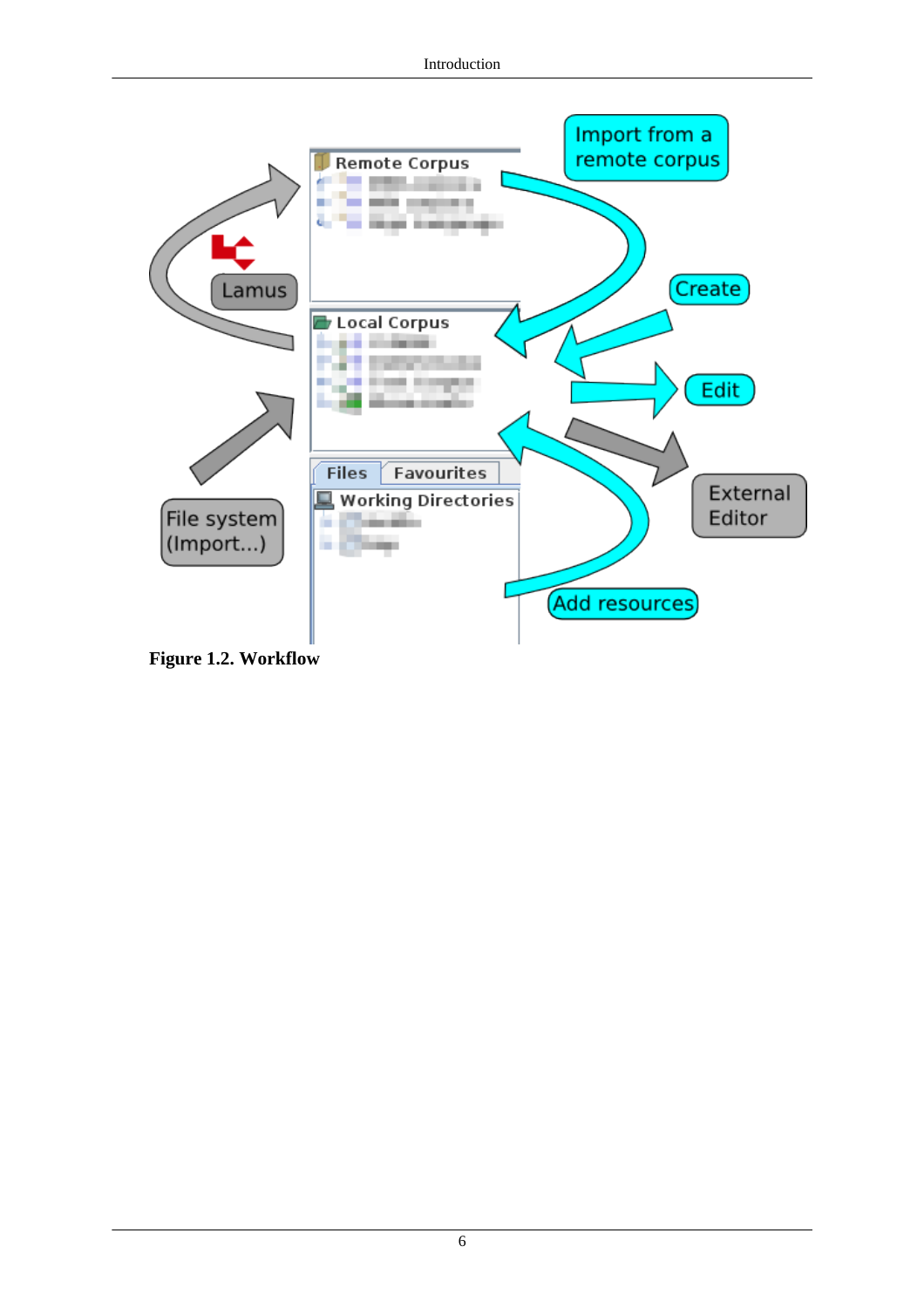## <span id="page-5-0"></span>**Chapter 2. Setup**

From the [LAT website](http://www.lat-mpi.eu/tools/arbil) [\[http://www.lat-mpi.eu/tools/arbil\]](http://www.lat-mpi.eu/tools/arbil) Arbil can directly be launched via **Webstart**, or downloaded and **installed locally**. The only difference between webstart and installed version should be that the installed version starts faster and also without an Internet connection (but on *Microsoft Windows* you will not get image previews in the webstart version). In any case you cannot change remote corpora and your work will be saved locally on your computer only. Of course you can use Arbil's export function to transfer your data to other locations, or to upload it to a remote corpus via [Lamus](http://www.lat-mpi.eu/tools/lamus/) [<http://www.lat-mpi.eu/tools/lamus/>].

When you launch Arbil for the first time some default corpora will already be displayed in the **Remote Corpus** tree. These corpara probably contain sub-corpora or session. To expand a tree in Arbil either doubleclick it, or click on the Symbol in the tree line to expand it (#). To work with one of these copora either right-click it and select *Import to Local Corpus* or "drag and drop" it to the desired position in your Local Corpus tree.



**Figure 2.1. Adding a Remote Location to the Remote Corpus tree**

Right-click on *Remote Corpus* to **add** new Remote Locations. You will have to enter their address (see [Figure 2.1\)](#page-5-0). In Arbil you can get a corpus' address by selecting *copy* from the right-click menu. You can use this address to add it again at the root of the *Remote Corpus* tree (to facilitaty access to it). If there are corpus trees in your *Remote Corpus* that you never need, you can **remove** them by choosing *Remove Remote Location* from the right-click menu.

In the same manner you can **add** and **remove** some of your computer's directories (folders) as **Working Directories** to later import resources (media files and written resources) from them. If you add files to these directories while Arbil is running you will have to *reload* (right-click menu) the directories to see the new files in Arbil.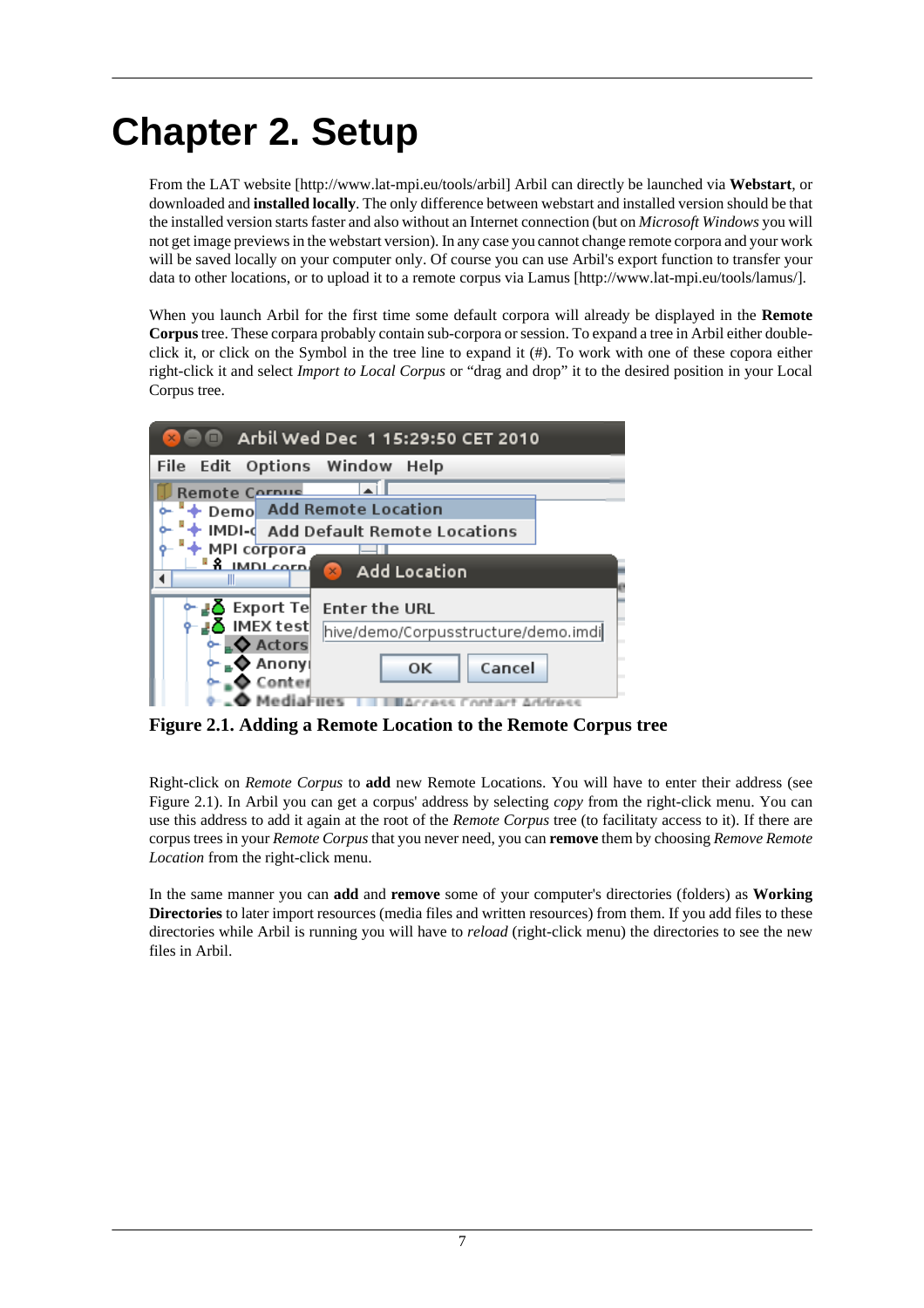<span id="page-6-0"></span>

**Figure 2.2. Options menu with tooltip**

In Arbil's **Options** menu (see [Figure 2.2\)](#page-6-0) there are more (setup) options, some of which have further explanations in a tooltip (which you will see when keeping the mouse pointer still over them for a second). The grey (non-selectable) options are not implemented yet, but planned for future Arbil releases.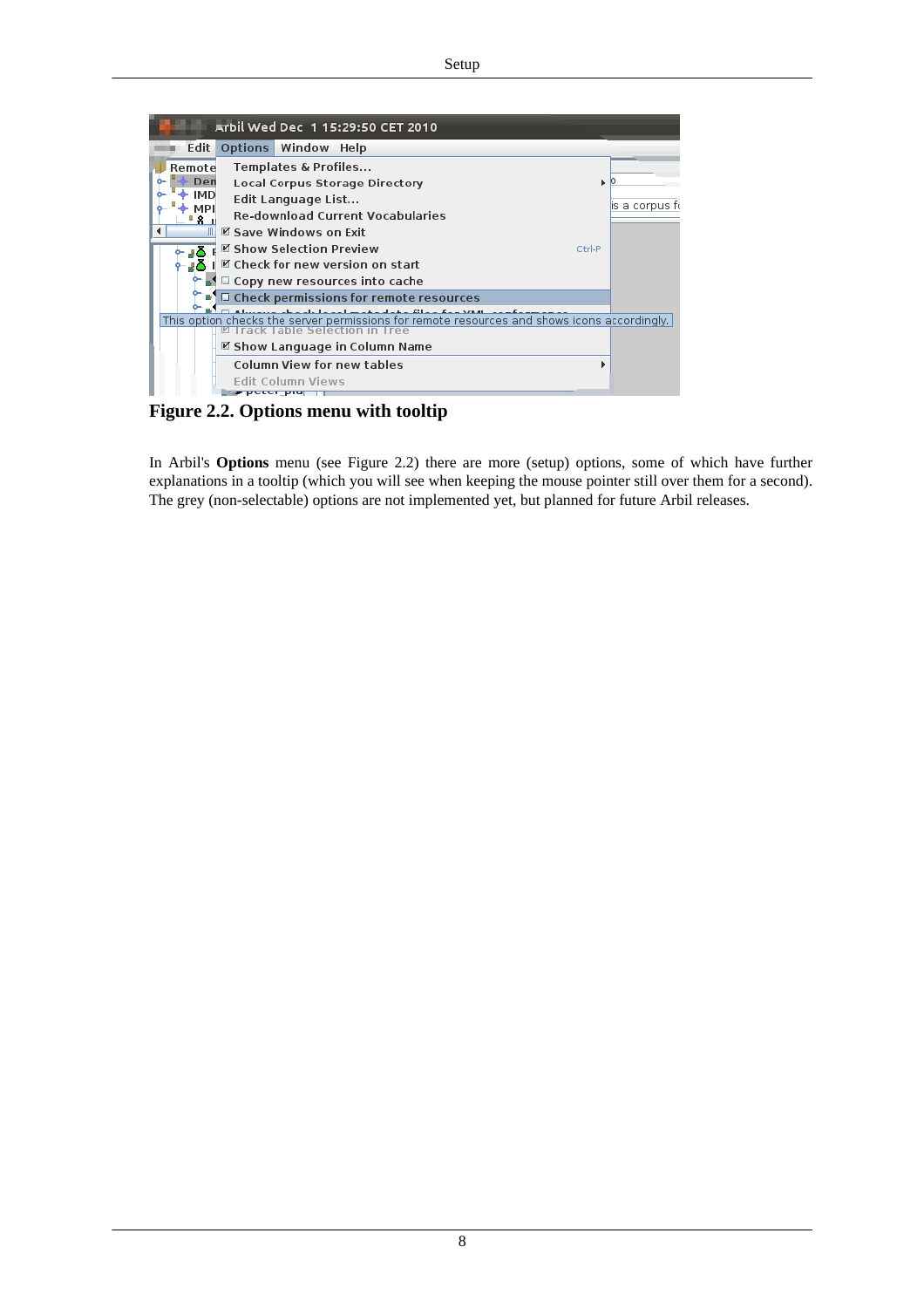## <span id="page-7-0"></span>**Chapter 3. Editing Sessions**

The Workflow chapter briefly described how corpora and sessions can be created in or imported into Arbil's **Local Corpus** tree. Once you have a *session* (can also be a *sign-language session* or any other type) in your *Local Corpus*, you can modify it and (if compatible) add resources from your *Working Directories* to it.

| Arbil Wed Dec 1 15:29:50 CET 2010<br>o                                                                                                                       |                                                                                                                            |                                              |                                                                                                                       |                                 |  |  |  |
|--------------------------------------------------------------------------------------------------------------------------------------------------------------|----------------------------------------------------------------------------------------------------------------------------|----------------------------------------------|-----------------------------------------------------------------------------------------------------------------------|---------------------------------|--|--|--|
| File Edit Options Window Help                                                                                                                                |                                                                                                                            |                                              |                                                                                                                       |                                 |  |  |  |
| <b>Remote Corpus</b><br>Name<br>$+$ Demo<br>Title<br>IMDL-corpore<br>Date<br>$\blacktriangle$<br>₽δ Export Test<br>Description<br>View/Edit Selected<br>Copy |                                                                                                                            | Field Name<br>bntinent<br>buntry             | Value<br><b>Export Test</b><br>Export Test Session<br>2010-11-30<br>Session with a few media fil<br>Europe<br>Germany |                                 |  |  |  |
|                                                                                                                                                              | Paste<br>Search<br>Reload<br>Add<br><b>Add From Favourites</b>                                                             | t Test<br>Field Name                         | Value<br>Export Test<br>Export Test Session                                                                           | ட்டி<br>区                       |  |  |  |
|                                                                                                                                                              |                                                                                                                            | ontinent<br>ountry<br>legion<br>Address<br>s | P1020002.JPG                                                                                                          |                                 |  |  |  |
| <b>Files</b><br>Wd<br>٥.<br>⊸                                                                                                                                | <b>Add To Favourites List</b><br>Delete                                                                                    |                                              | Field Name<br>ResourceLink<br>Type                                                                                    | Value<br>/Media/P10200<br>image |  |  |  |
|                                                                                                                                                              | Open in External Application<br><b>View XML</b>                                                                            |                                              | Format<br>Size                                                                                                        | image/jpeg<br>4067KB            |  |  |  |
|                                                                                                                                                              | <b>View IMDI Formatted</b><br>Open IMDI Formatted<br><b>Export IMDI to HTML</b><br><b>Check XML Conformance</b><br>History |                                              |                                                                                                                       |                                 |  |  |  |
|                                                                                                                                                              | Save Changes to Disk<br>Export<br><b>Re-Import this Branch</b>                                                             |                                              |                                                                                                                       |                                 |  |  |  |

**Figure 3.1. A session's right-click menu**

To edit, just right-click the session (see [Figure 3.1](#page-7-0)), or "drag and drop" the session node to the *working area*, or edit some fields directly in the *Selection Preview*. In the *working area* session and node data is presented in the form a spreadsheet tables, and can be edited in ways that should be familiar to users of office suites such as OpenOffice.org™ or Microsoft Office®.

To add resources just "drag and drop" them from your *Working Directories* to the appropriate session node in your *Local Corpus*. Arbil will automatically create subnodes called *MediaFiles* (for pictures and video data) and *WrittenResources* (for text files) where you can find your resources and edit their metadata just as you would do it with the session itself.

Depending on the node type, you can add different additional sub-nodes (like *Actors* for *Sessions*) via the right-click menu. In most cases additional *Description* lines can be added this way.

The *History* entry in most nodes' right-click menu allows you to revert that node to any previously saved state.

#### **3.1. Editing one cell**

To edit single cells just select them (by clicking on them) and type in your new value.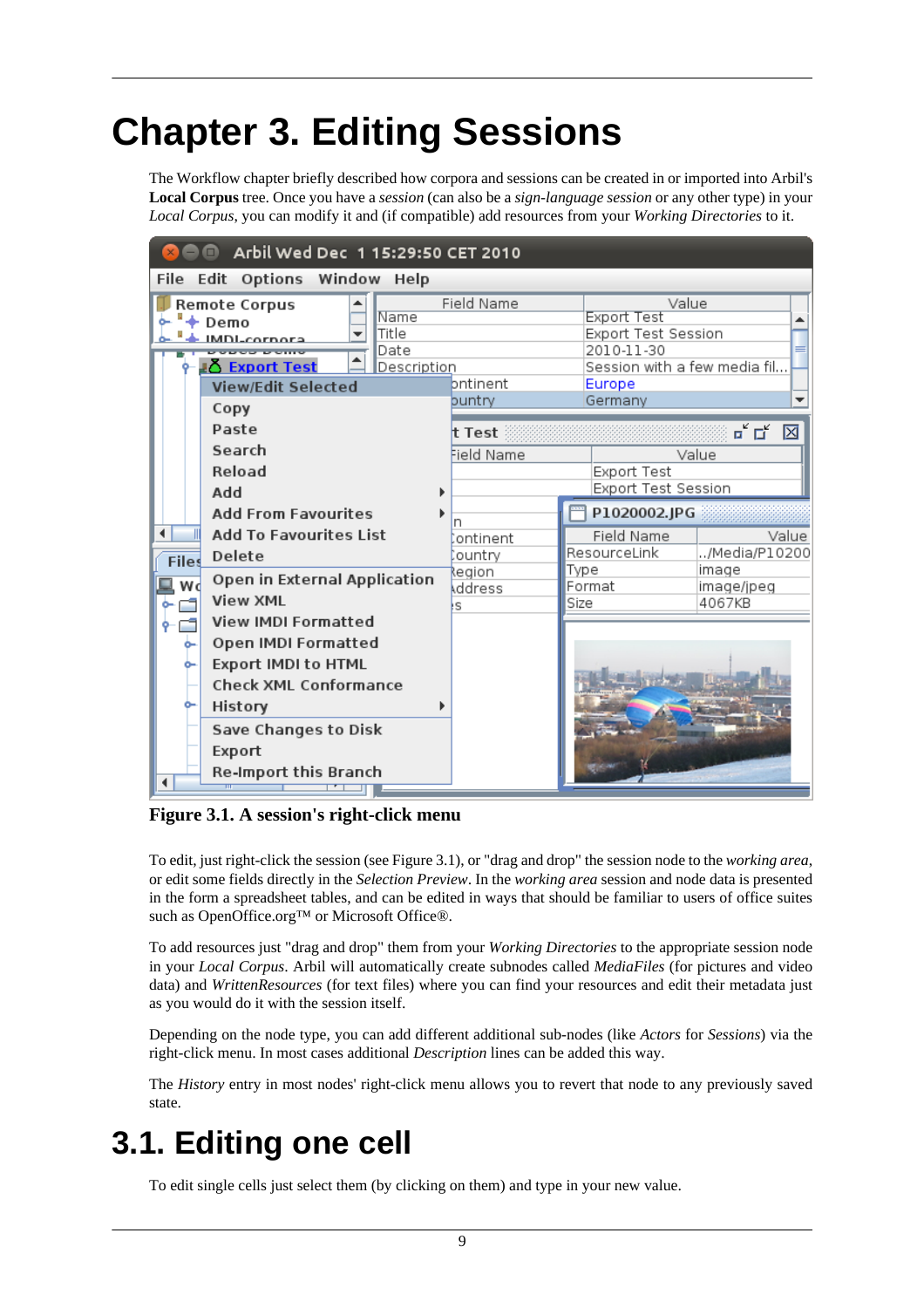<span id="page-8-0"></span>Some fields have a *controlled vocabulary* and will ask you to select a value from a drop down list instead of allowing you to enter text freely. An example for this is a media file's type (which Arbil tries to determine automatically for you): Arbil's allows you to select from*unknown, unspecified, audio, video, image, document, drawing*, and *text*.

The **Long Field Editor**(see [Figure 3.2](#page-8-0) ) makes it easier to enter longer texts, or texts that contain line breaks. To edit a field/ cell with the Long Field Editor either *double-click* it, or press *Ctrl+Enter*, or *right-click* and choose *Open in Long Field Editor*.

| new Description in Simple Session                                              | $\mathbf{a}^{\mathbf{v}}$ $\mathbf{a}$<br>⊠     |              |
|--------------------------------------------------------------------------------|-------------------------------------------------|--------------|
| Field Name                                                                     | Value                                           | d Actor      |
| lName                                                                          | Simple Session                                  |              |
| Title                                                                          |                                                 |              |
| Date                                                                           | 2010-12-14                                      |              |
| Description                                                                    | session without any content / testing catalogue |              |
| Description                                                                    |                                                 | Fied         |
| Description<br>Location.Continent                                              |                                                 | Fied         |
|                                                                                |                                                 |              |
| <b>Description in Simple Session</b><br>The general desciption of this session |                                                 | K.<br>ø<br>п |
| R<br>Description 1                                                             | Description 2<br><b>Description 3</b>           |              |
| Language: <select></select>                                                    |                                                 |              |
|                                                                                | <b>British Sign Language</b>                    |              |
| <b>Enets, Forest</b>                                                           |                                                 |              |
| <b>English</b>                                                                 |                                                 |              |
| French                                                                         |                                                 |              |
| German                                                                         |                                                 |              |

**Figure 3.2. Editing descriptions in the Long Field Editor**

## **3.2. Editing multiple cells**

| Arbil Wed Dec 1 15:29:50 CET 2010                              |                                                  |                                                                                                                                                                                       |  |  |  |  |  |  |
|----------------------------------------------------------------|--------------------------------------------------|---------------------------------------------------------------------------------------------------------------------------------------------------------------------------------------|--|--|--|--|--|--|
| File Edit Options Window Help                                  |                                                  |                                                                                                                                                                                       |  |  |  |  |  |  |
| <b>Remote Corpus</b>                                           | Selection(2)                                     | ≖้⊠ั<br>$\mathbf{\overline{X}}$                                                                                                                                                       |  |  |  |  |  |  |
| $+$ Demo<br>+ IMDI-corpora<br>+ MPI corpora<br>+ Sign Language | Bob White<br>Jim Smith<br>Suse Blair             | Role<br>Langu Et<br>Name<br>Age<br>Bob White<br>French<br>Unspecifil<br>English<br>Jim Smith<br>33<br>Meg Spencer Intervie<br>Unspecifi<br>Meg Spen<br><b>Suse Blair</b><br>Unspecifi |  |  |  |  |  |  |
| . <b>♦</b> Actors<br><b>Bob White</b>                          | $\blacksquare$ velorama.txt<br>▲<br>Selection(1) | o a<br>⊠                                                                                                                                                                              |  |  |  |  |  |  |
| Iim Smith                                                      |                                                  | Re                                                                                                                                                                                    |  |  |  |  |  |  |
| <b>Meg Spencer</b><br>.◆ Suse Blair                            | <b>View/Edit Selected</b>                        | Krietzschwitz Sommer.JPG<br>/Media/800px-B17 ▲<br>er Fu ballmeister 1995-B<br>/Media/800px-Deu                                                                                        |  |  |  |  |  |  |
| ⊾♦ Content                                                     | Copy<br>Paste                                    | /Media/P1020002.                                                                                                                                                                      |  |  |  |  |  |  |
| ⊾◆ Project                                                     | Search                                           | /Media/P1020559. <mark>_</mark>                                                                                                                                                       |  |  |  |  |  |  |
| ♦ WrittenResouro                                               | Reload                                           |                                                                                                                                                                                       |  |  |  |  |  |  |
| ⊾目 velorama.txt                                                | <b>Add From Favourites</b>                       |                                                                                                                                                                                       |  |  |  |  |  |  |
| 2010-12-02<br>$\geq 2010 - 12 - 08$                            | Add To Favourites List                           |                                                                                                                                                                                       |  |  |  |  |  |  |
|                                                                | Delete                                           |                                                                                                                                                                                       |  |  |  |  |  |  |
| Favourites<br><b>Files</b>                                     | Open in External Application                     | <b>DORTMU</b>                                                                                                                                                                         |  |  |  |  |  |  |
| <b>Working Directories</b>                                     | Save Changes to Disk                             |                                                                                                                                                                                       |  |  |  |  |  |  |
| $\blacksquare$ media                                           |                                                  |                                                                                                                                                                                       |  |  |  |  |  |  |
| o⊢⊑∃tmp<br>800px-B172 s Krietzschwitz                          |                                                  | 800ny-Doutscher Eu hallme                                                                                                                                                             |  |  |  |  |  |  |

**Figure 3.3. Editing cells from five individual nodes**

When you have several nodes of identical or similar types you may want to **display all of them together in one editable spreadsheet**. To do this, hold down *Ctrl* (or *Command* on a Mac) and click on the nodes